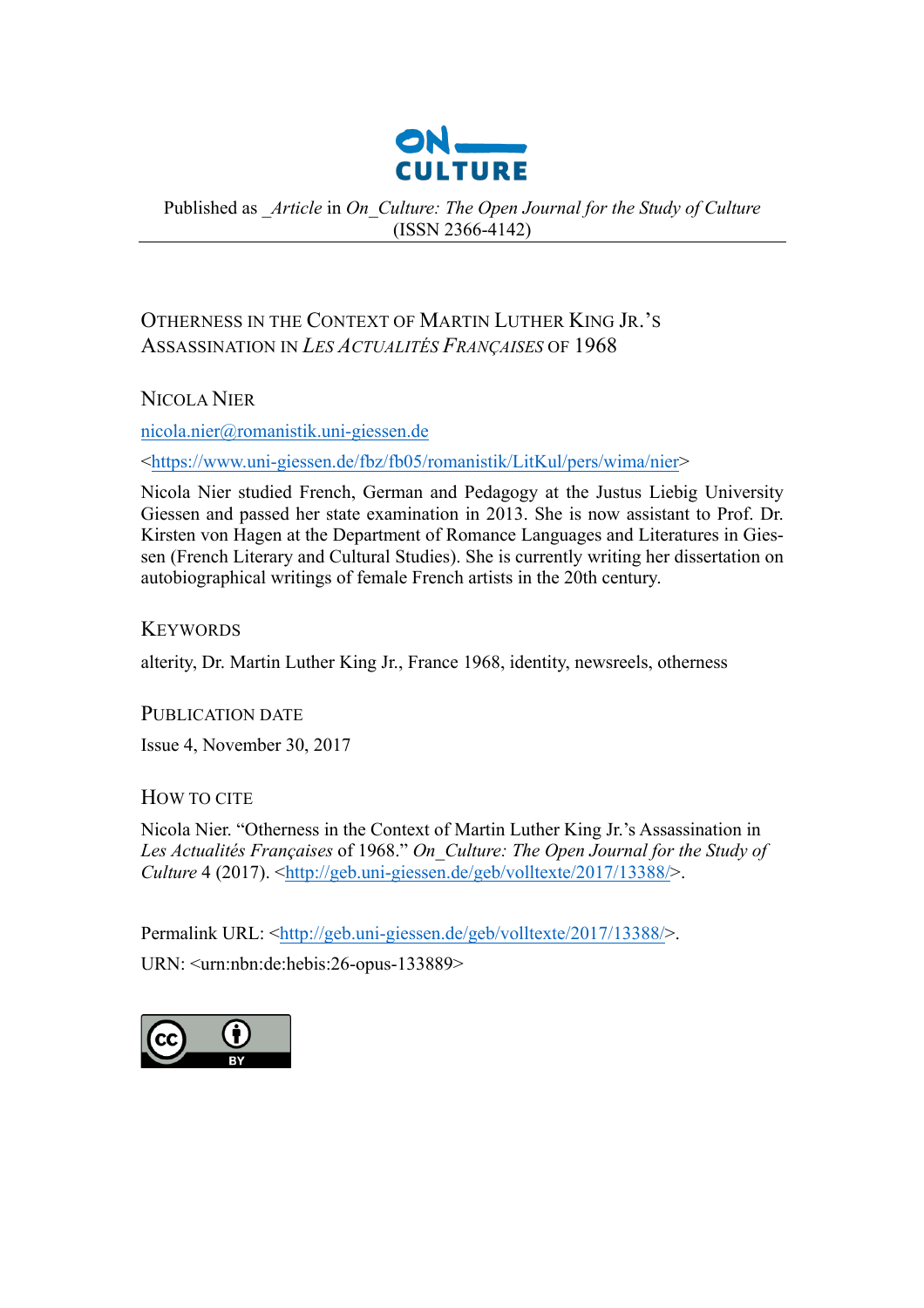# Otherness in the Context of Martin Luther King Jr.'s Assassination in *Les Actualités Françaises* of 1968

#### **\_Abstract**

The concept of alterity is always related to identity, and based on one's self-perception: the *Self* influences what we perceive as the *Other*. Following this idea, the present article explores the hidden Self of French cultural identity in French newsreels, *Les Actualités Françaises*, from 1968. It examines the construction and representation of alterity in the news coverage of the Rev. Dr. Martin Luther King Jr.'s assassination, and, consequently, what that reveals about French national self-perception. This event is notable for two reasons: first, Dr. King's death is an event of extraordinary international importance; second, the news coverage not only presents alterity, but also the handling of alterity by another culture. Therefore, in this example, the concept of alterity operates on multiple levels.

The objective of this article is to analyze the interaction of image, music, text, and voice-over in this newsreel; the newsreel's effect on the French viewers; and the French national self-perception that is mirrored in the newsreel's representation. The argument will show that deep-rooted French values, existing since the French Revolution, have a strong influence on the perception and evaluation of the events in the US, and therefore on the handling of otherness.

#### **1\_Introduction**

Alterity relies on identity. There is no *Other* without any kind of self-conception neither for an individual, nor for a culture.<sup>1</sup> Various concepts of alterity, as well as research projects focusing on alterity and the concept of otherness, speak for an increasing interest in the approach to alterity as related to identity.<sup>2</sup> The present article addresses, nevertheless, a remaining desideratum: the concrete construction of alterity and the presentation of otherness in French newsreels of  $1968$ <sup>3</sup> Although such newsreels have already known a 'second life' in footage libraries or for footage researchers for the last 40–50 years, the focus on investigating the construction of otherness in these newsreels is quite new.

This essay's theoretical starting point is the work of Julia Kristeva: in *Étrangers à nous-mêmes* (1988), Kristeva traced the terms 'stranger' and 'foreigner' in different times and cultures. She explains that the search for strangers or strangeness always ultimately leads to oneself, $4$  and that the handling of otherness reflects personal identity: "The foreigner is within us. And when we flee from or struggle against the foreigner, we are fighting our unconscious."<sup>5</sup> In this respect, researching the presentation of 'strangers' and 'strangeness' in French newsreels of 1968 also means analyzing France's self-conception, that is, that identity understood as the French nation's self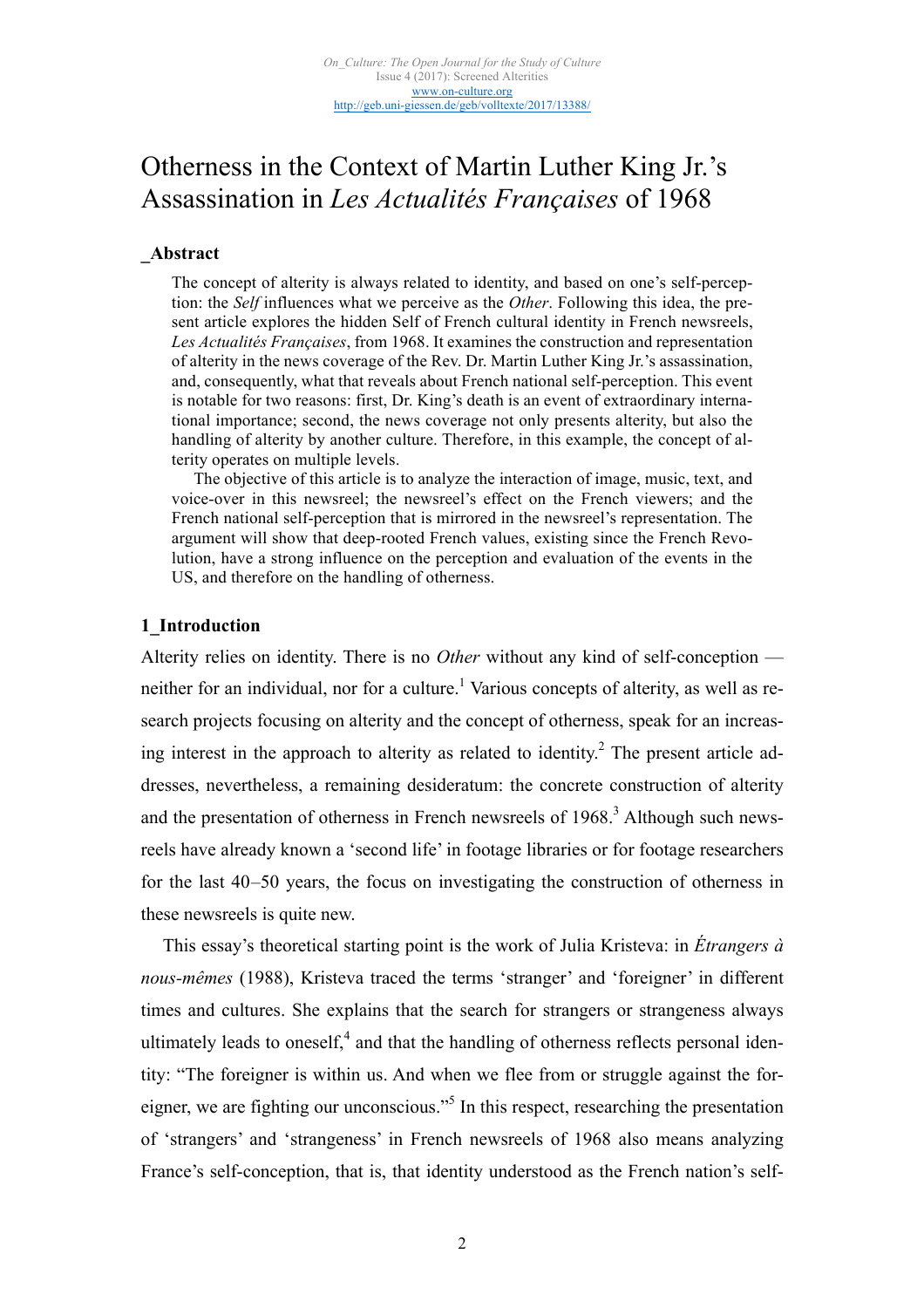$\frac{1}{2}$  image.<sup>6</sup> In the particular case of France, the construction of national identity especially needs to be taken into account, because of the high level of importance that the French accord to their own national self-image, with its origin in the French Revolution.<sup>7</sup>

The discovery of what might hide 'behind the scenes' of the newsreels can "explain much about French society (or rather about the social groups that present themselves in the newsreels) for those who are able to read between the lines."<sup>8</sup> For the interpretation of the 1968 newsreels in terms of alterity and its construction, the arrangement of the clips is particularly important, with a special focus on the order of scenes<sup>9</sup> that were shown to a French public, along with music and texts added to the filmed material. The conformity of the newsreels' content across different countries is apparent, and can be easily explained by the "international exchange of stories proving cheaper than basing camera operators overseas."<sup>10</sup> Furthermore, it is a "filmic analysis in the narrow sense, which means, rather than focusing on the scene's content (authentic or not), instead concentrating on the discourse that those scenes transmit. It is important to keep in mind that those filmed newsreels always had a kind of ideological mission, if not even an explicit propaganda."<sup>11</sup> The newsreels thus reflected — and still reflect — images in a symbolic way, exercising a huge influence on society and history.<sup>12</sup> In their own time, newsreels were unlike other media, such as newspapers, because there was (almost) only one way of perceiving them: by watching the whole week's summary in the cinema, without any possibility of choosing personally favored topics.<sup>13</sup>

Therefore, this article's objective is a structural analysis, based on a close reading of selected scenes from an edition shown in France on April 9, 1968, and focused on the construction of alterity and identity in the newsreel.<sup>14</sup> The chosen footage formed part of the long-running series *Les Actualités Françaises*, which was produced between January 4, 1945 and February 25, 1969. This particular newsreel's primary topic is the assassination of Martin Luther King Jr., in Memphis, Tennessee, on April 4, 1968.<sup>15</sup> This topic lends itself especially to an analysis of the construction of alterity and identity in French newsreels, because from today's point of view, it is apparent that Dr. King is not part of only the American 'cultural memory: $16$  in 1968, it was already clear that this kind of event would be a milestone in the French nation's history, containing information that concerns French society as well as American.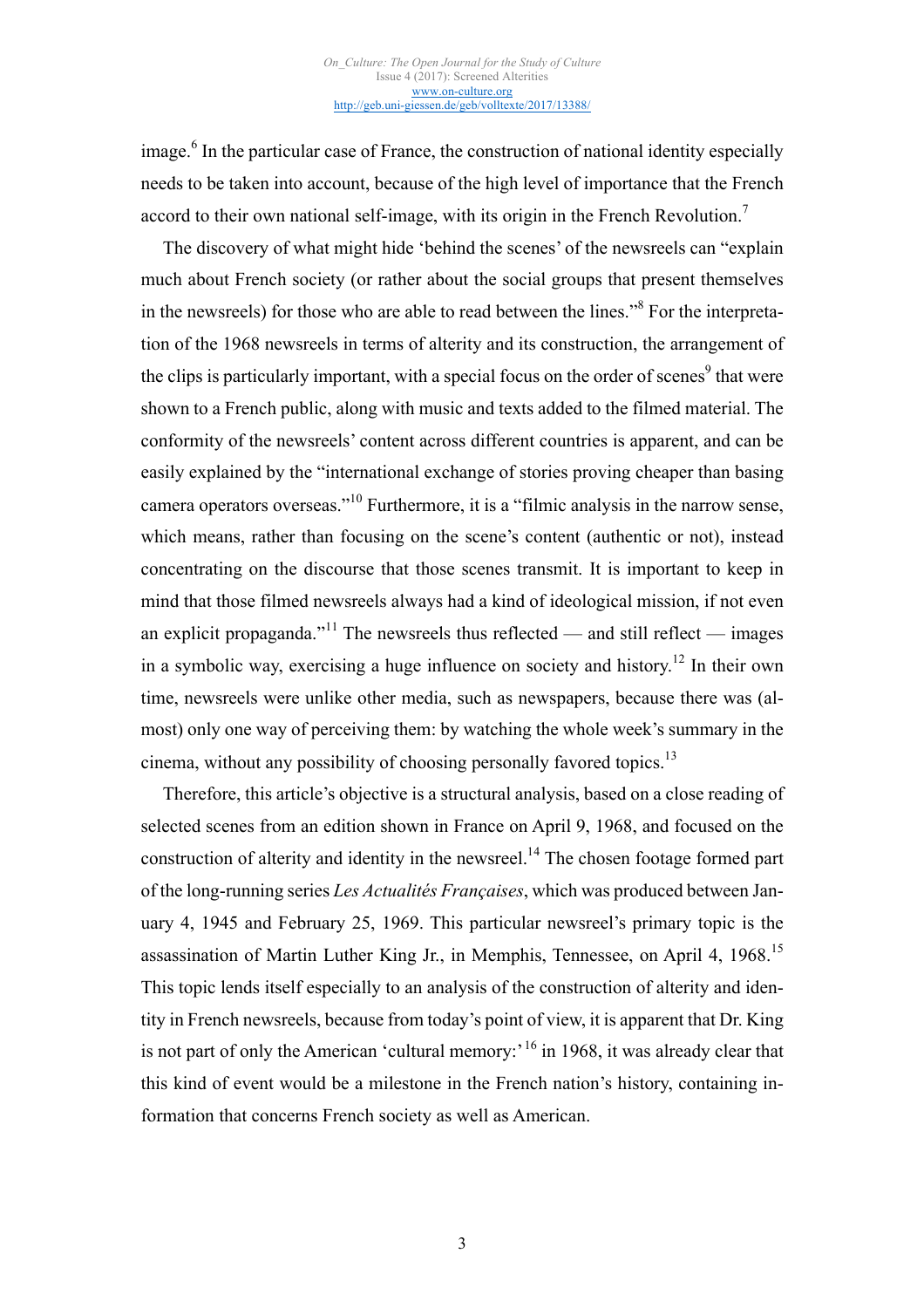## **2\_***Les Actualités Françaises* **and the Assassination of Martin Luther King Jr.**

An awareness of the anticipated impact of the news of Dr. King's death is quite visible in the newsreel of April 9, 1968. Whereas usually the different clips of a newsreel are simply strung together without any kind of connection or relation between them, right from the beginning this one delivers an eye-catching arc of suspense, fully focused on the message of the assassination of Martin Luther King Jr. Each news item then finishes in a way that is very atypical for *Les Actualités Françaises* of 1968: the voice-over insists on the lack of special, remarkable or unique events that could make this week stand out from any other week. This aesthetic or formal strategy does not provide a structurally more coherent relation between the content of the various items.<sup>17</sup> The commentator's unusual announcements at the end of every unrelated clip, stating that *this week is like every other week*, rather links the whole newsreel by providing spectators with the idea that, on the contrary, there must be something or some information vastly *different* from every other week. Despite these constant references, and unlike today's practice of beginning with the most important topics, spectators must wait until the final clip to learn the breaking news.

Additionally, the duration of the clip is conspicuous. In general, French newsreel clips last two to three minutes; here, the clip about Dr. King extends to five and a half. From these two extraordinary details — the arc of suspense built between the transitions by the voice-over and text, and the extended duration of the news item itself one can extrapolate that Dr. King's assassination must have been evaluated as exceptional event, with vast public interest and a profound effect on French society.

The last clip of the newsreel, containing the coverage of the assassination, is introduced by the chorus-like words "a week like every other week," only here, they are followed by the word "but."<sup>18</sup> This adversative conjunction leads into the information about why this week, which otherwise seemed so normal, is nevertheless a week *unlike* any other. Accompanied by dramatic music, an oversized photograph of Dr. King suddenly appears.<sup>19</sup> The next series of shots show his name filling the whole screen; finally, a slide that reads "is dead"<sup>20</sup> is supplanted by a single word in capital letters: "murdered."<sup>21</sup> Thereby, in relation to the time and the medium, the news of Dr. King's death is spread with dramatic suspense. The visual representation with the enormous letters is much more intense and solemn than a simple oral announcement would have been. Furthermore, the ornate font used for his name and the static photograph shown at the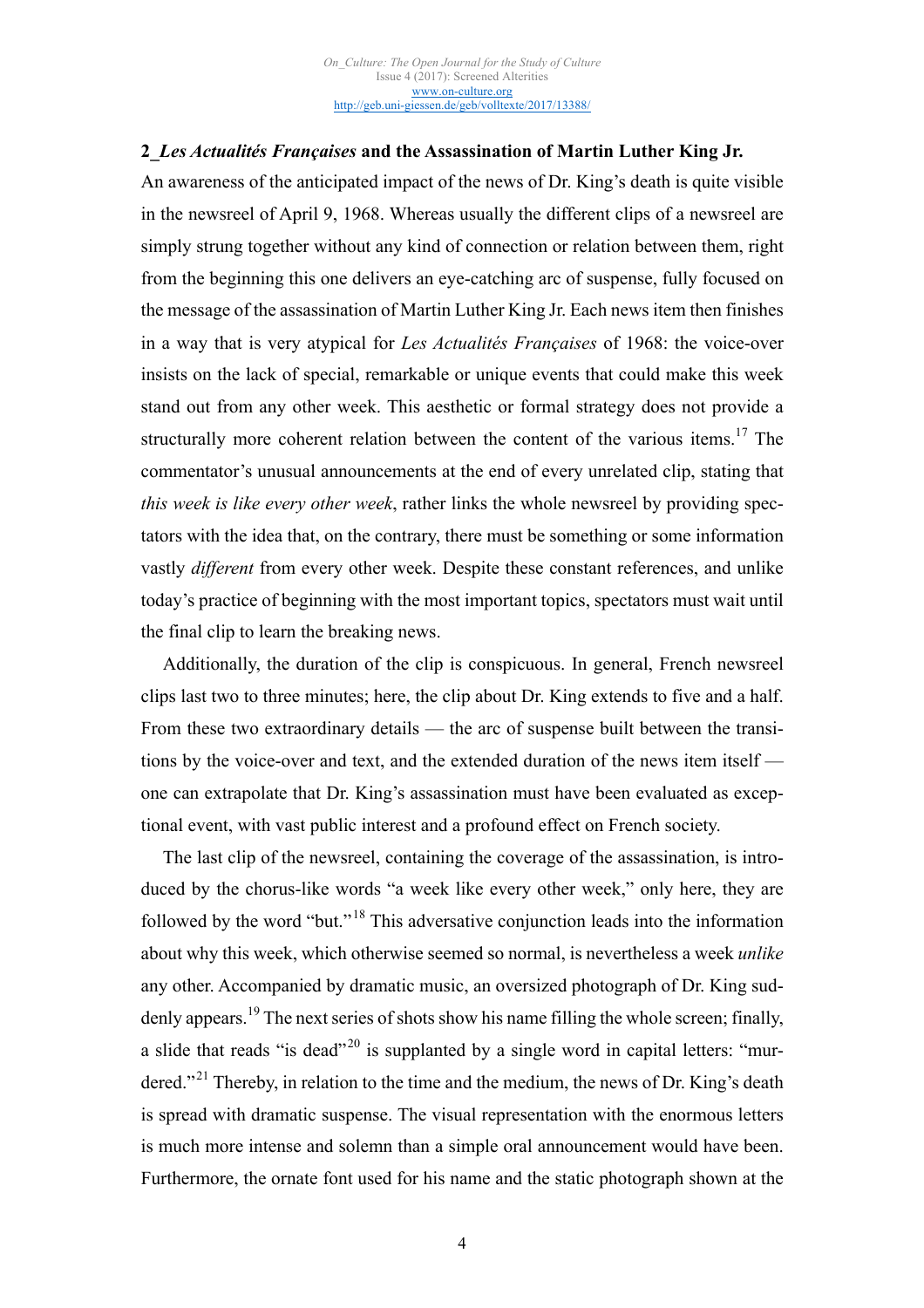beginning seem dignified and sublime. This image, showing only Dr. King's face and part of his upper body, imparts a statuesque quality to the figure; his gaze, directed towards the upper right corner, appears as if raised to God. Thus, from the first few seconds of the clip, the representation of Dr. King seems like an elevation to heaven.

The clip continues with a retrospection of his life and role in the advancement of civil rights, for which he was fighting with nonviolent civil disobedience related to his religious belief.<sup>22</sup> Older footage of the archives show a demonstration by African Americans and the brutal reaction of United States police forces using water cannons and truncheons;<sup>23</sup> the protesters are then finally — brutally — arrested. These pictures appear without commentary, accompanied only by background music evocative of sacral music: emphasizing suffering on one hand, and on the other hand, again, the sacred implication of Dr. King and his ideals. The juxtaposition of the religious music, symbolizing Dr. King's Christian beliefs and his fight for the 'right' side, and the cruel behavior of white police forces are a first contrast to underline the injustice that Dr. King was fighting against. Audio-visually pointing at Dr. King's beliefs creates an impression of righteousness in the still predominantly Christian population of France in 1968. The images of the demonstrations additionally focus on the bestial act of the government (represented by the police) and in this way, how blacks are victimized: their suffering is pointed out, and sympathy and compassion for them is implicitly suggested to a French audience. The clip then continues with a picture of Dr. King.<sup>24</sup> It is the same image that was displayed at the beginning, but only a smaller segment of it is shown now, focusing on his lips and eyes, and thereby emphasizing the intensity of his gaze. It gives the impression of Dr. King as a moral authority, particularly after the visual documentation of racial segregation and discrimination against African Americans.

The next part of the clip takes place in the Brown Chapel in Selma, Alabama.<sup>25</sup> The spectator can only *see* Dr. King giving a speech, since the original speech is not audible. Instead, the French commentator cites some well-known quotes of the Civil Rights Movement leader, like "hate cannot drive out hate, only love can do that,"<sup>26</sup> which is still today one of Dr. King's most popular quotes.<sup>27</sup> A voice-over mentions Dr. King's international acknowledgement, and the Nobel Peace Prize that he received on October 14, 1964 for combating racial inequality through nonviolent resistance.<sup>28</sup> During this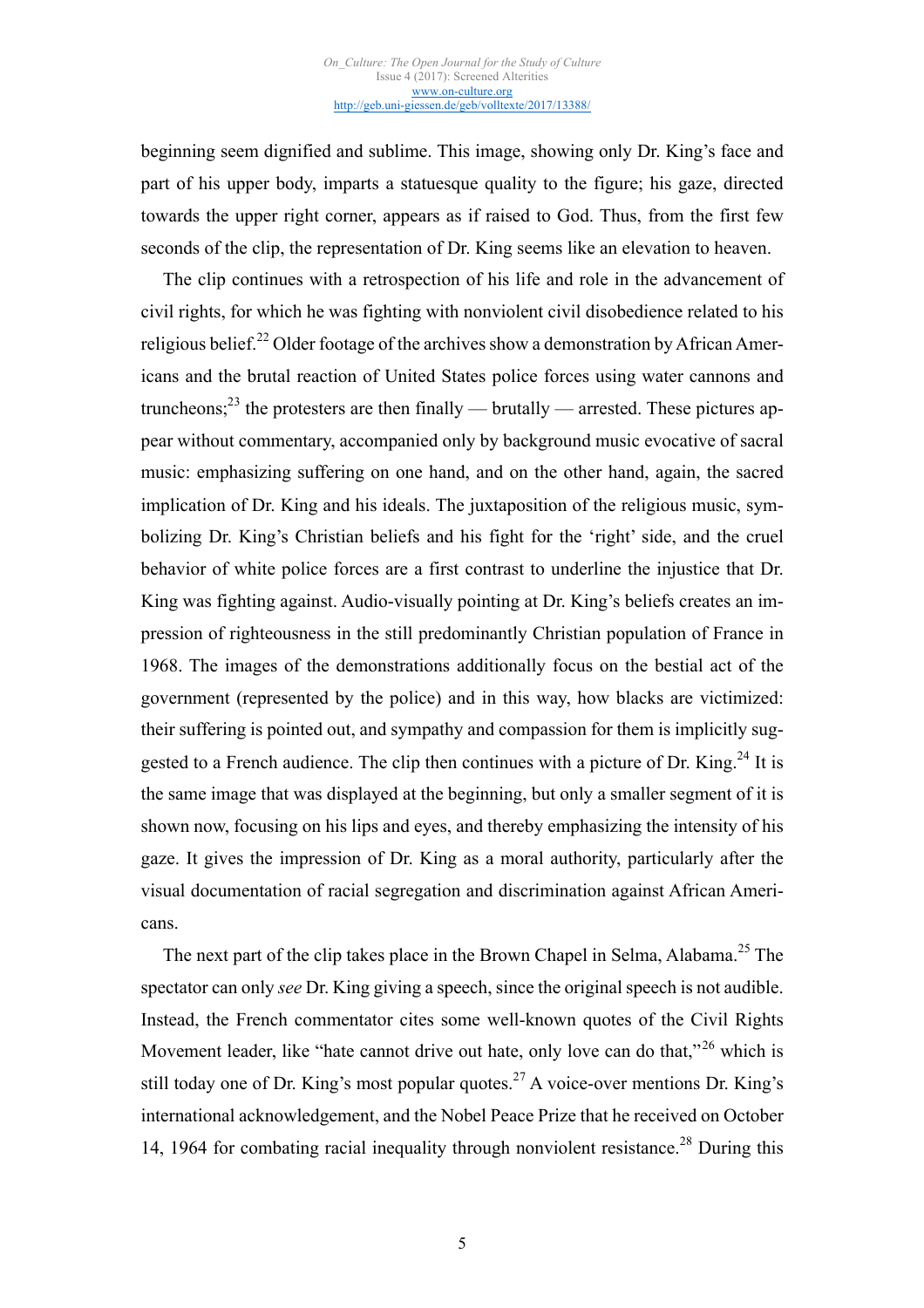segment, pictures of an African American appear and alternate with one of a white person. Both young men are presented in close-up, so that only each face or head is shown. So on one hand, there is the report provided by the voice-over of Dr. King's goal ('dream')<sup>29</sup>: to eliminate segregation and discrimination, to end racism, and to attain the goal of civil and economic rights.<sup>30</sup> On the other hand, on the image plane the pictures of the white and black men from older archival footage appear.<sup>31</sup> The irritation for the spectator is now the divergence of what it is heard and what it is seen, because it is obvious that the pictures are constructed to display the opposition of black and white, focusing only on the visible differences of the men's appearances, which does not support the ideal of equality. In the background, non-diegetic sounds of church bells ringing emphasize once again Dr. King's Christian beliefs. His connection to God and his Christianity are the main topics of the construction of his persona in this segment. What effect this interaction of image and sound had on the French spectators cannot be clearly reconstructed: is it just another demonstration of the alterity-identity-trouble in the US? Kristeva says: "At first, one is struck by his [the stranger's face's] peculiarity — those eyes, those lips, those cheek bones, that skin unlike others, all that distinguishes him."<sup>32</sup> So, is it the confession that there *are* visual differences between black and white people, but that these obvious differences will be of no more relevance when all people are united and equal under shared Christian beliefs (represented by the words of Dr. King and the church bells)?

The display of bodily alterity is interrupted by a short scene in which Dr. King, marching at the head of a group of activists, is avoiding a projectile.<sup>33</sup> This short violent scene of an earlier attempt to hurt the leader of the Civil Rights Movement is presented as though it were the consequence of what the voice-over and the pictures had argued, representing the impact of Dr. King's fight for equal rights for African Americans and against the racial differentiation by the white population. This presentation of otherness in matters of 'black' and 'white' is followed by a review of marches with African Americans and whites together, Dr. King in their lead, accompanied with African-American Christian gospel music. The "March on Washington"<sup>34</sup> (1963) is mentioned as "a spectacular success."<sup>35</sup> The footage underlines the enormous number of participants in front of the Lincoln Memorial as well as the support that black protestors found in large segments of the white community. In this way, the construction of differences, established earlier by the alternating pictures, is now deconstructed.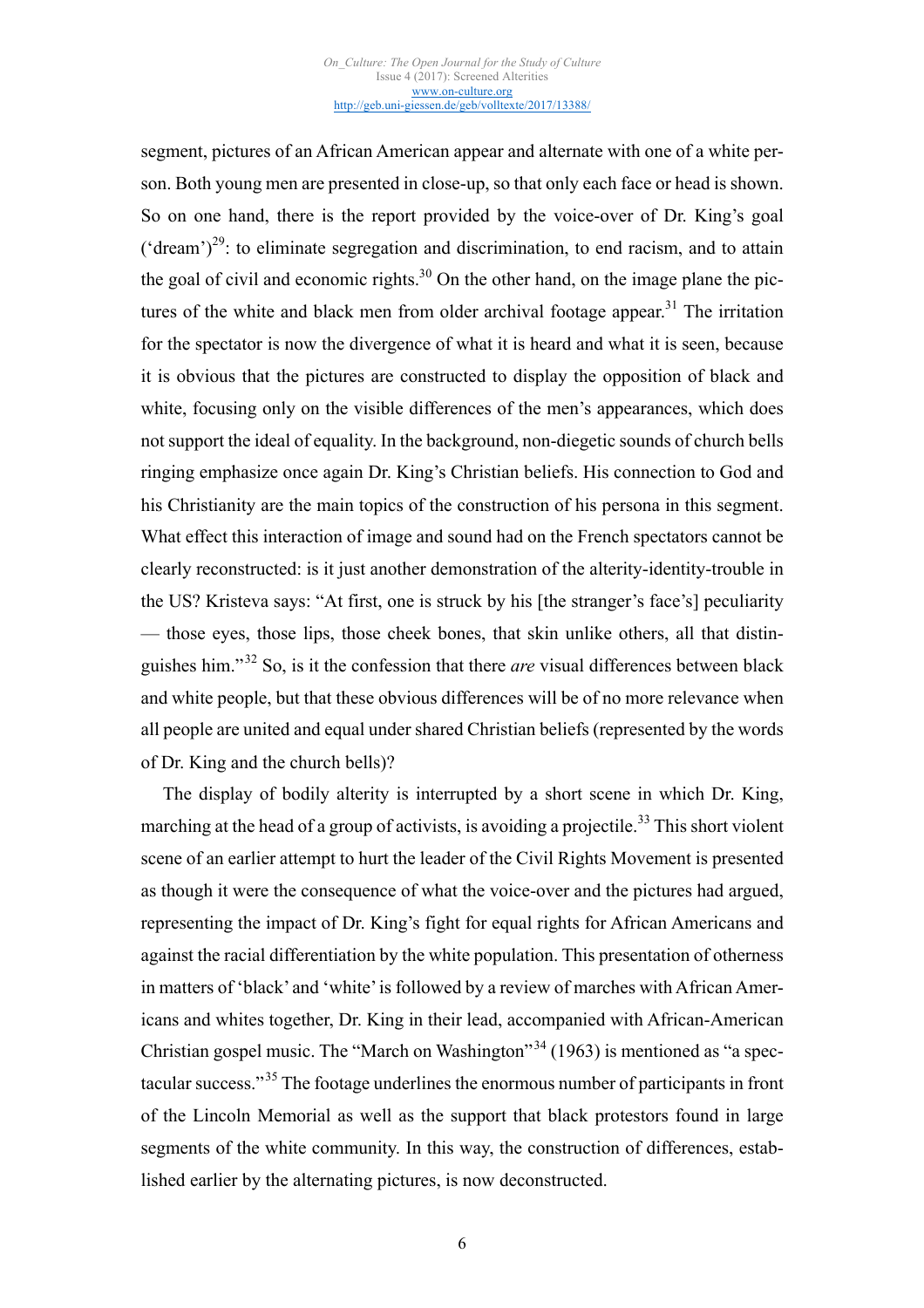A photograph showing again only a part of Dr. King's face<sup>36</sup> leads into a description of his achievements, such as voting rights, and the equal protection by law for all citizens signed by President Lyndon B. Johnson in  $1964$ <sup>37</sup> This too can be considered a deconstruction of discrimination and the preconception of racial differences. Afterwards, the alternating images of the black man and the white man are shown once more, presented as they were previously as a construction of alterity based on outward differences, and commented upon again by recounting Dr. King's 'dream.<sup>38</sup> Rhythmic drums with an 'African' sound complete this scene, referring, for the first time, not to Dr. King's Christianity, but to his African heritage. The musical change can be interpreted as an increasing construction of alterity, reflected by this music. The combination of image and sound thereby subconsciously undermines the message of equality. What's more, it links three main elements of Dr. King's identity: his Christianity, his life as an African American, and thereby his 'African' background, with his experience of discrimination and segregation.

What follows is a juxtaposition of past and present: the scene of Dr. King's murder is shown, $39$  introduced with a non-diegetic sound of a gunshot, immediately announcing the violence of the assassination. The commentator then explains what happened in Memphis on April 4, 1968: "The champion of non-violence sank down at the balcony of his hotel where he was fatally shot."<sup>40</sup> In the background, the audience can hear the sound of military marching drums befitting the images of armed forces that accompany it. The mention of Dr. King's non-violent fight contrasted with the sound of a gunshot, the drums, and the appearances of soldiers reveals the brutal opposition between his pacifistic ideals and his violent death. The commentary informs the audience about the overall perception of a menace towering over the country after the attack occurred.<sup>41</sup> In a speech on the occasion of the assassination, President Johnson declares that it is important for America to defy violence.<sup>42</sup> His original speech is paraphrased in the French voice-over. The following scenes, supported by the sound of sirens, give the impression of a civil war. The voice-over then elevates Dr. King as a "black Gandhi,"<sup>43</sup> and ends with a commentary on the awareness that the worst case has arrived: "Martin Luther King has been murdered."<sup>44</sup>

This is the first time the news of Dr. King's assassination is actually spoken during the whole reportage instead of being written out in text, like at the beginning. This postponement makes his death appear like a taboo — too traumatic to pronounce —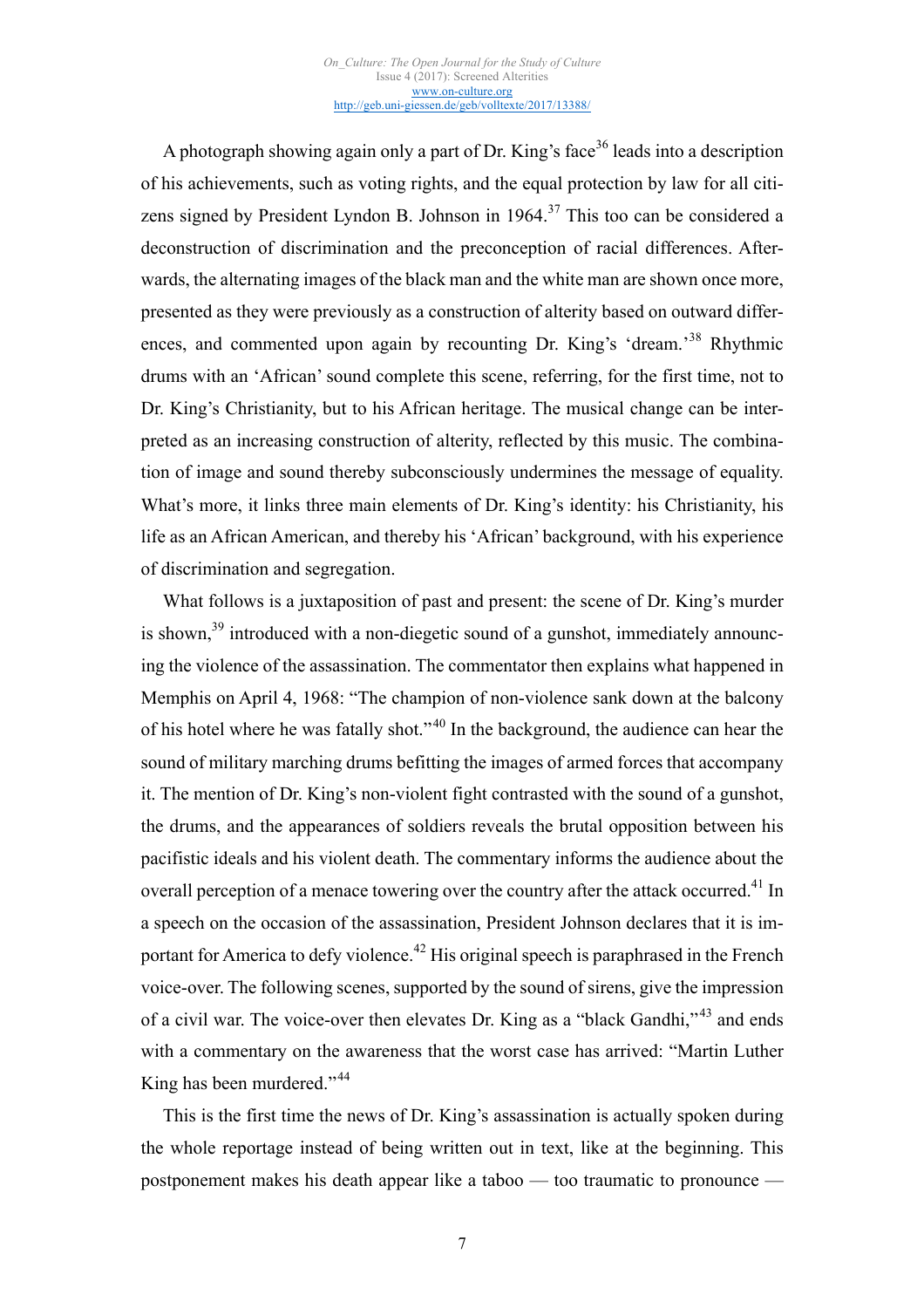and thereby strengthens the arc of suspense built from the beginning. The sound of superimposed sirens is then replaced by church music, while Dr. King is shown in his coffin. The scene begins with a close-up and is followed by a long shot of the whole coffin in front of a large cross, which insists upon the religious implications of Dr. King's death, and his iconization as a Christian martyr. Again, the emphasis here lies in the contrast between mindless violence and Dr. King's peaceful sanctity.

For more than ten seconds, music plays without any commentary. Mourning people are shown and when Dr. King's widow appears, the commentator declares that millions of people share in her suffering. Afterwards, images of burning houses are suddenly shown, and the voice-over points out that the death of this non-violent activist has (rather paradoxically) provoked widespread violence and race riots.<sup>45</sup> During the following scene, as armed forces march down a street, the commentator quotes Dr. King: "Hate cannot drive out hate,' said Martin Luther King, 'only love can do that,'"<sup>46</sup> Once more, the focus lies on the contrast between Dr. King's ideals and reality: this time, between his popular declaration and the actions following his death. The audience again may recognize a divergence between what the commentator is saying, and what is shown with it. The newsreel ends with a short clip of a speech by Dr. King, which is not translated in French.<sup>47</sup> Through this, Dr. King's personality and his way of 'preaching' are foregrounded, to be remembered afterwards. During the last sentences of this clip, instead of footage of his speech, a picture of Dr. King is shown that then fades away.<sup>48</sup> The photograph is the same one used in the beginning of the newsreel.<sup>49</sup> It has a dignified and sublime effect, and again suggests Dr. King's iconization. The photograph now serves as a frame to the coverage, and completes or perfects the presentation of Dr. King throughout the whole story.

### **3\_Otherness in the US and in France in 1968.**

Assembling these different elements, and developing the essential aspects of the whole Martin Luther King Jr. newsreel in the context of otherness, emphasizes the notably extensive presentation of Dr. King's death. The focus lies on his huge impact on the advancement of the actual equality of civil rights, on his fight against segregation and racial discrimination of African Americans as a consequence of the way of handling 'strangeness' in the US in Kristeva's terms. There are different segments of retrospection and current incidents, like the reactions to his assassination. With some quotations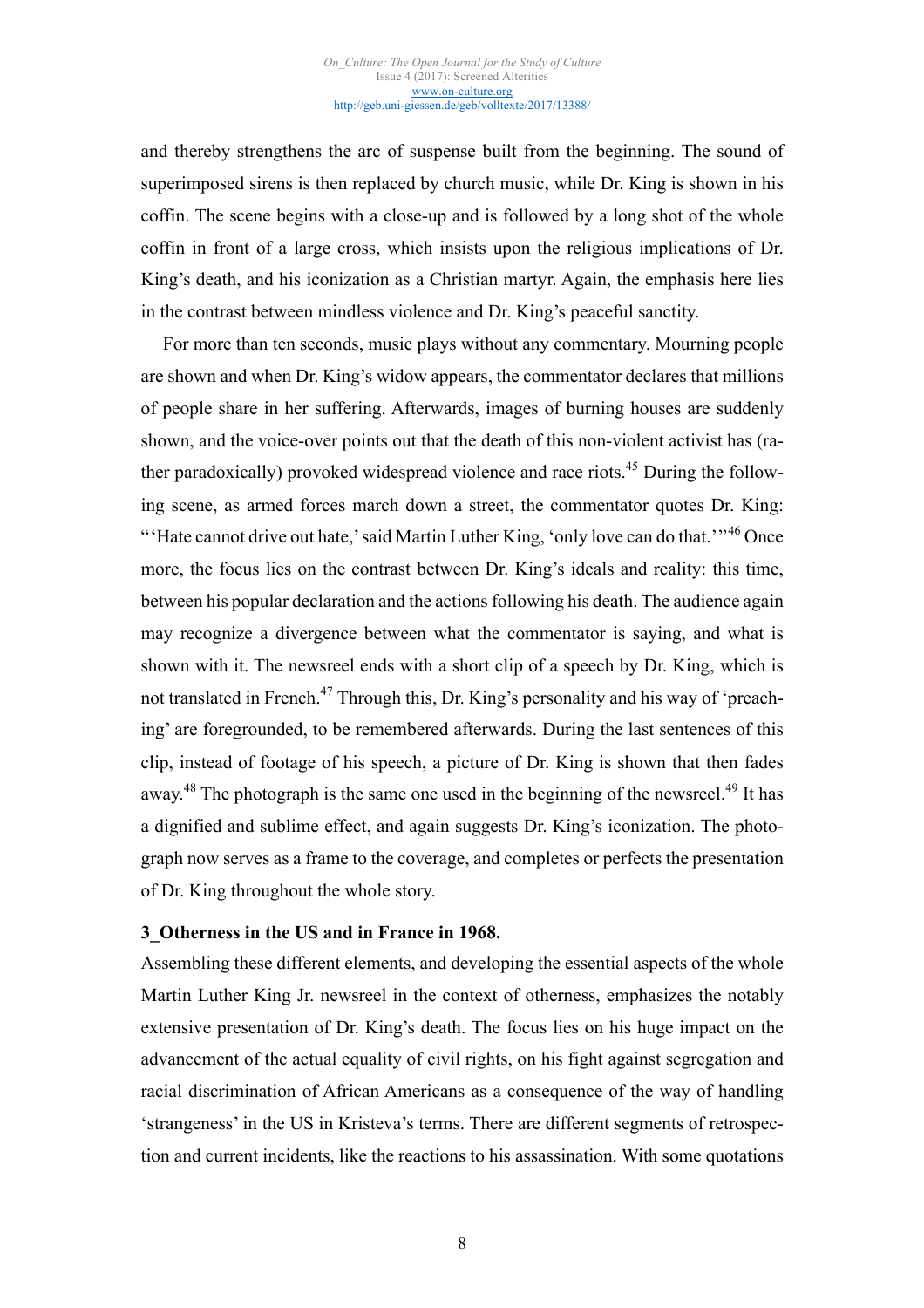still popular today, and with well-chosen photographs, the French clip tries to preserve the primary elements of Dr. King's life and his wisdom. The newsreel thereby foreshadows the memorization of Dr. King's person and his life.<sup>50</sup> Furthermore, his significance for French society, and the international trauma provoked by his assassination, are underlined by the extra-long duration of the reporting and the arc of suspense that extends over the whole newsreel. It becomes clear that the assassination is not only an event far away in America, but also a tragedy affecting the French people. The newsreel's imagery, its use of music, and the emotions it displays imply the French *douleur*, the common trauma. Thus, its objective to (re-)present France as a nation that shares Dr. King's values and identifies itself with his 'dream' becomes clear. His death eclipses every other topic — thitherto *a week like every other* — and changes the week completely. France presents itself and its society via this newsreel not as a distant observer, but as commiserating and compassionate.

The self-staging of the French newsreel's nation is in this context very important: while showing compassion and sharing Dr. King's values, the (implicitly supposed) equality of black and white people in France — a quite different treatment of the *Other* — ought to become obvious to the audience. Referring to the footage from the beginning of the clip — the demonstration by the African Americans and the brutal repression of the American police — the manner of its presentation shows clearly that the French nation wants to distance itself from such a segregation and social marginalization. The national motto of France — *liberty, equality, fraternity* — has its origin in the French Revolution, and is therefore deeply anchored in French 'cultural memory.<sup>51</sup> This is the implicit base for the support of Dr. King, who had the same ideal (or 'dream') for the people all over the world.

Despite this deeply ingrained sense of equality, it must be questioned whether France's empathy only exists for the blacks in the US (and therefore far away from the French nation), or if the equality of all people in France was actually put into practice at that time. That is, in 1968, is the French (self-)representation in newsreels only a way of moral self-staging, or does it reflect the real handling of strangeness? One thing is clear: the problems of racism, social marginalization, etc., are (still today) well known in France.<sup>52</sup> To use Kristeva's language, the 'foreigner,' the 'stranger,' also exists in France. The Algerian War had just ended in 1962, with the independence of Algeria from France after the most important and hardest decolonization war of and led by the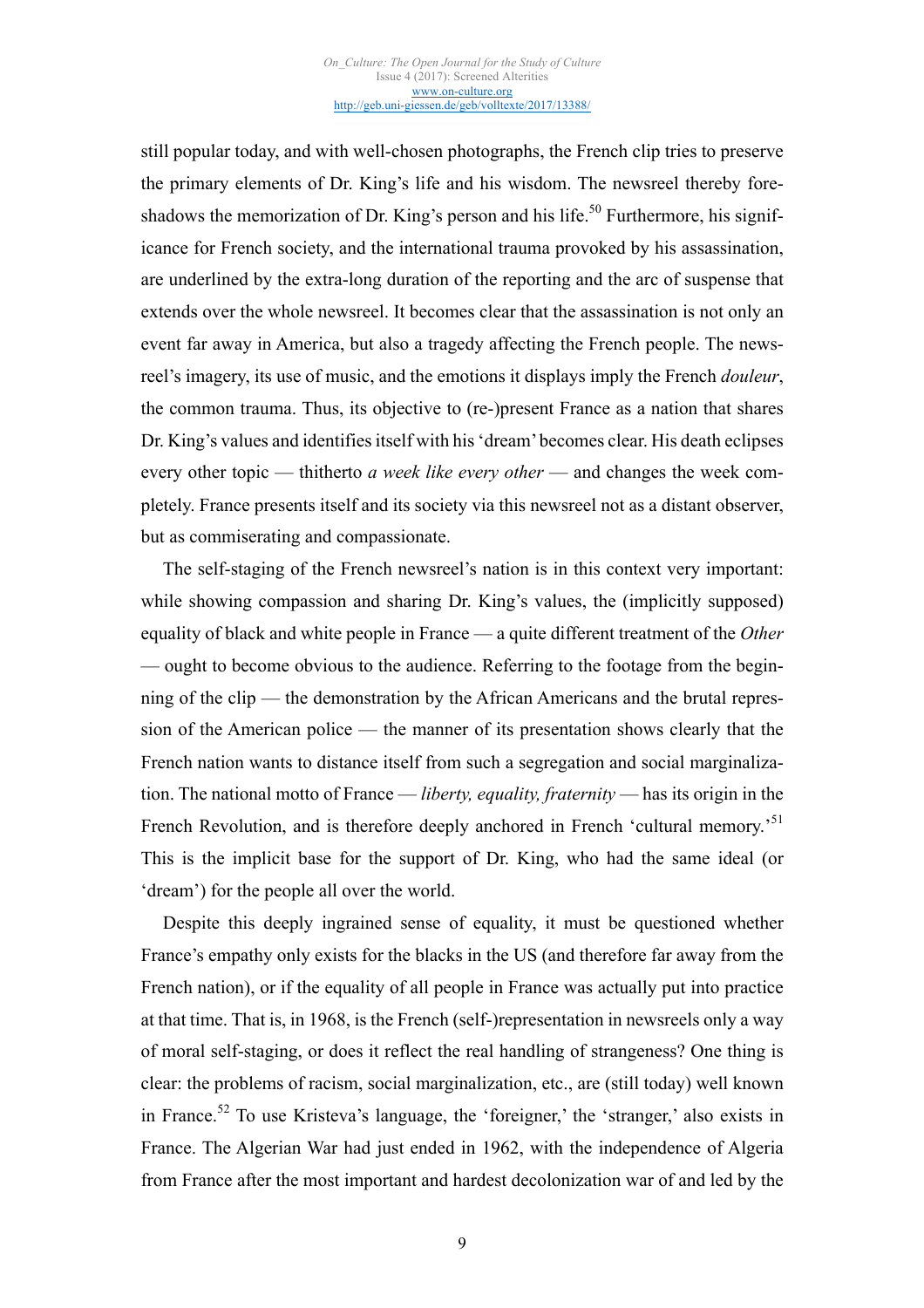French Nation. The end of this war caused the flight of nearly one million people from Algeria to France, of the so-called *pieds-noirs*, <sup>53</sup> whose families had migrated to French Algeria in the past. Both French society and the French government seemed rather unprepared for this integration challenge. The problems caused by this unexpected immigration wave endured through the following generations, evoking, for example, questions of identity on one side, and prejudices and stereotypes against the 'foreigners' on the other. So, in 1968, and still today, France is just as involved in the problem of racism and the discourse of alterity and identity as is the US, although legal segregation as introduced in America has not existed in France. The main difference consequently has its source in the respective juridical foundations. In America, the so-called Jim Crow Laws enforced racial segregation in the southern United States between 1876 and 1964, until on July 2, 1964 President Johnson signed the Civil Rights Act, outlawing discrimination based on sex, religion and — for the present context — race and color.

In France, the contrary can be observed: since 1789, the *Déclaration des droits de l'homme et du citoyen* passed by France's National Constituent Assembly exists as a milestone in the history of civil (and human) rights. As a fundamental document of the French Revolution, the Declaration of the Rights of Man and of the Citizen is part of French 'cultural memory' and an important element of the French national consciousness. From 1789 until today, the first article has guaranteed that "men are born and remain free and equal in rights."<sup>54</sup>

Considering the substantial differences between French and US backgrounds, it becomes clear that discussions of discrimination in respect to integration in France treat issues like racism and inequality dissimilarly. Even if racism, as a consequence of the handling of otherness, or a confrontation with strangeness, existed in France as well, there has never been an officializing of discriminatory behavior. Therefore, France's self-presentation as well as its self-perception must be in favor of equality. Julia Kristeva points out, that:

Now France today is in the process of welcoming newcomers who do not give up their particularities. The situation is quite different from the one that presided over the beginnings of the United States of America, which offered a new religious and economic faith to uprooted people who all found themselves in the same boat. In France, at the end of the twentieth century, each is fated to remain the same *and* the other — without forgetting his original culture but putting it in perspective to the extent of having it not only exist side by side but also alternate with other's culture. A new homogeneity is not very likely, perhaps hardly desirable.<sup>55</sup>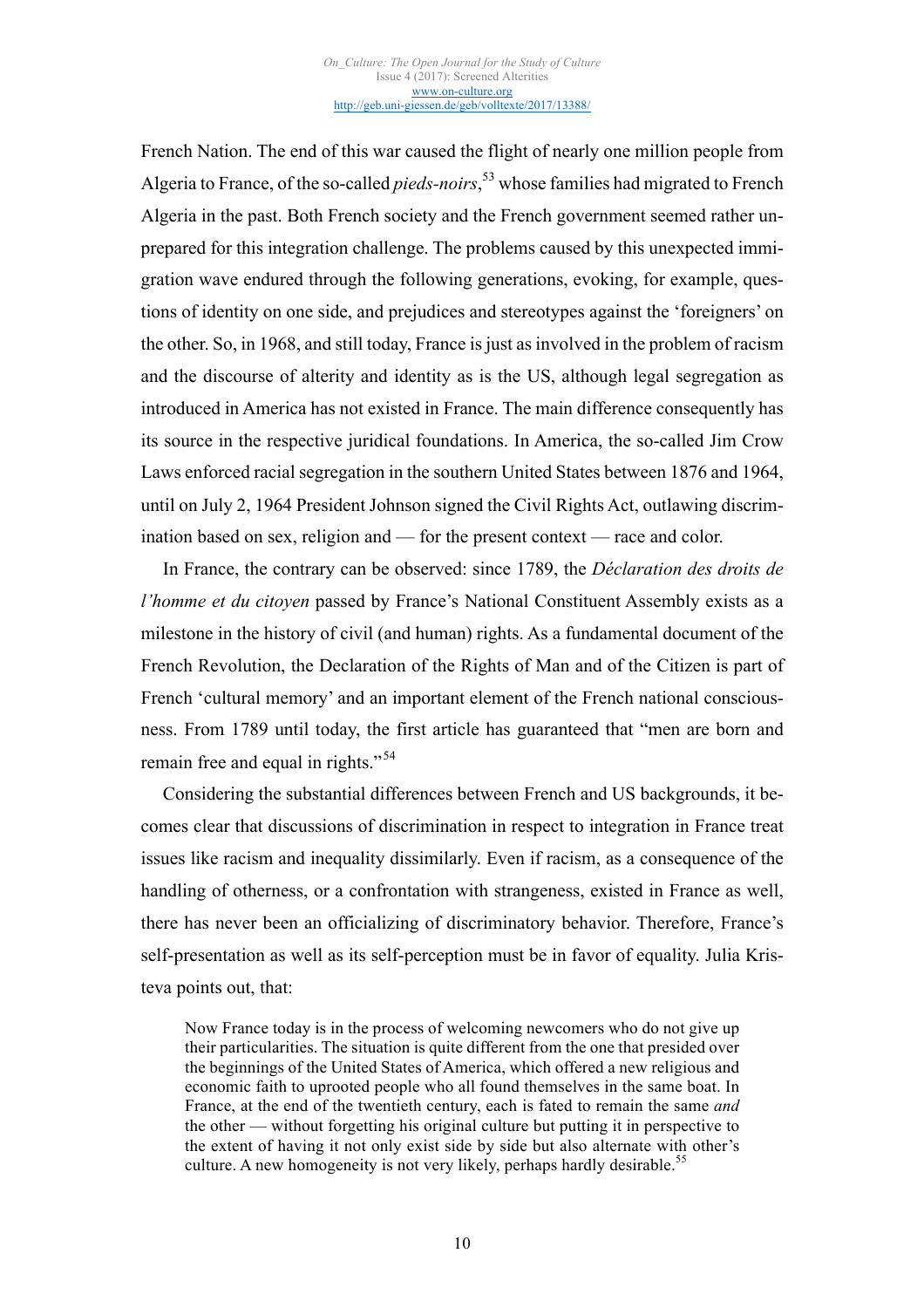What Kristeva means — although she focuses here on the end of the twentieth century — is that France treats otherness and cultural diversity in a different way than, for example, the United States: its aim is not to achieve a new homogeneity, but coexisting cultural diversity. From that point of view and in this context, the compassion transmitted through the French newsreel in 1968 seems plausible in its conformity to the selfconcept and the values of France.

#### **4\_Conclusion**

By trying to summarize the results of the 'close reading' of the April 9, 1968 newsreel and the French self-concept and construction of its national identity, it becomes clear that the presentation of otherness, or as in this case, the presentation of the handling of otherness eventually leads to a French self-image. The identification with the shock and the dolor of Dr. King's supporters and with his fight for legal equality points out French beliefs of *liberty, equality, fraternity*. The connection and combination of footage, photographs, music and comments (voice-over) stylize the French nation as a country of equality and human rights — as a land where Dr. King's 'dream,' since 1789, has already become true.

At this point, it seems that there is no otherness from the French point of view between black and white. Nevertheless, the recurring photographs of the African American and the white man, which might have built a contrast to the beliefs of Dr. King, cannot be neglected and cannot clearly be integrated in the whole context. Maybe it is the understanding of some existing (visual) differences that does not include or even allow a different treatment. The equality of all people in France is not based on visual characteristics, but on the affiliation to the French nation and its values.

And there is still another question remaining: if France's self-representation, related to the deep-seated beliefs of the French Nation, is stated as the source of the way of reporting on Dr. King's assassination, is not there another implication of being different, being 'better' than the *Others* — that is, better than America? This 'construction of otherness' works on a different level — but the conviction of being different (with a positive connotation) subsists.

In conclusion, and to return to Julia Kristeva and the idea of the self-image reflected in the presentation of otherness, it becomes clear that the reporting on Dr. King's death confirms this theory. The history of France, its early sense for equality and liberty, and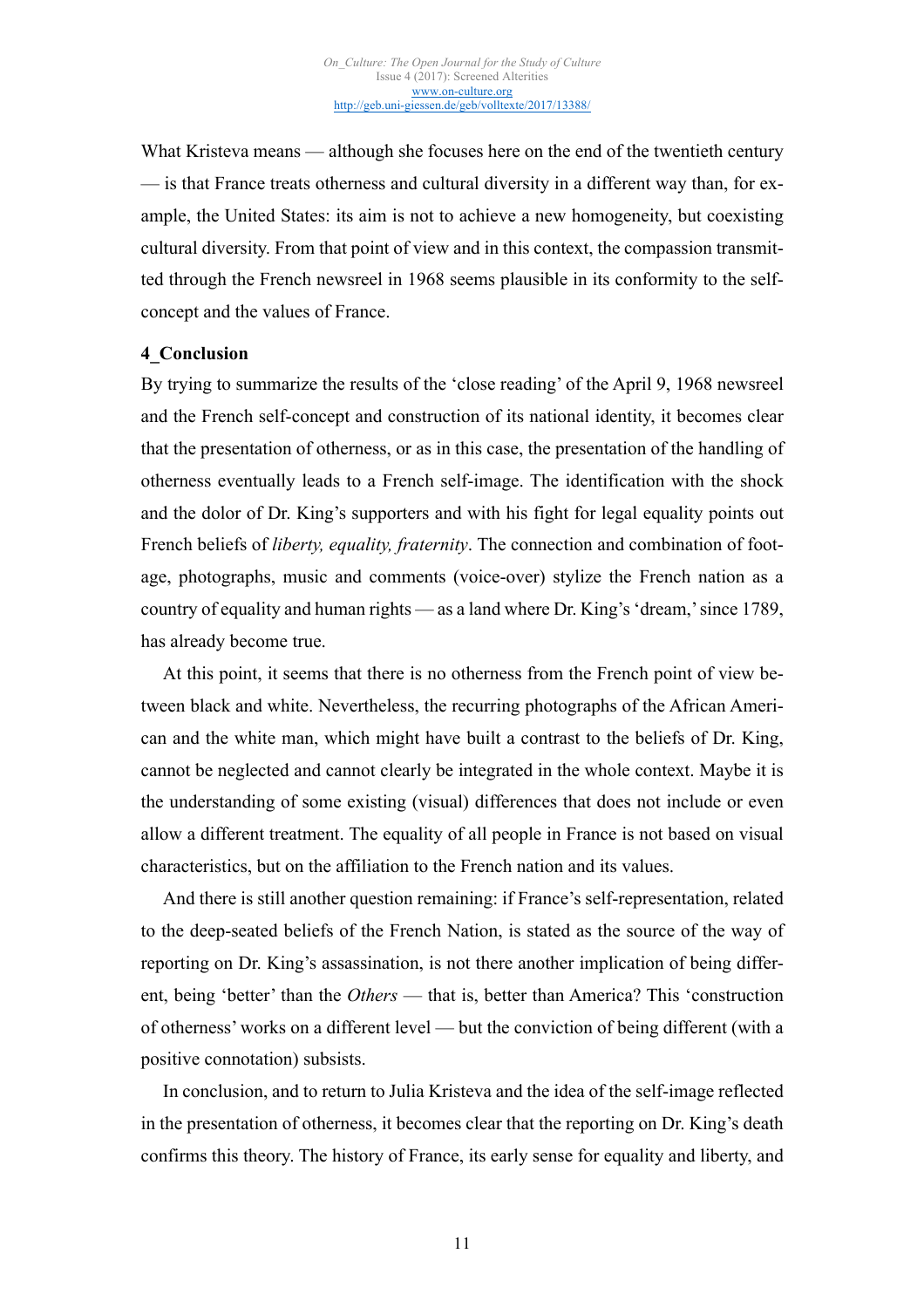its own discourse of racial relations influence the ways in which the shocking event and the context of alterity and identity are presented. On one hand, the analysis shows how the particular treatment of the tragic event foregrounds the importance of Dr. King's life and death. On the other hand, on examining this treatment more closely, the images and impressions created show clearly France's self-perception regarding questions of racism and discrimination. The idea of *liberty, equality, and fraternity* is imprinted on the French consciousness as a part of the identity of the French nation. It is not questioned as a cultural value, not even when the French nation is experiencing their own problems regarding discrimination and marginalization, which are necessarily connected with questions of identity — and alterity.

# **\_Endnotes**

- <sup>1</sup> See Wolfgang Raible, "Alterität und Identität," in *Zeitschrift für Literaturwissenschaft und Linguistik* 110 (1998), 7–22, here: 11–12.
- <sup>2</sup> See Anja Becker and Jan Mohr, "Alterität. Geschichte und Perspektiven eines Konzepts: Eine Einleitung," in *Alterität als Leitkonzept für historisches Interpretieren*, eds. Anja Becker and Jan Mohr (Berlin: Akademie Verlag, 2012), 1–60, here: 4. See also for example Homi K. Bhabha, *The Location of Culture* (London: Routledge 1994) and Doris Bachmann-Medick, "Multikultur oder kulturelle Differenz? Neue Konzepte von Weltliteratur und Übersetzung in postkolonialer Perspektive," in *Deutsche Vierteljahresschrift für Literaturwissenschaft und Geistesgeschichte* 68.4 (1994), 585–612; and Karl Hölz, *Zigeuner, Wilde und Exoten: Fremdbilder in der französischen Literatur des 19. Jahrhunderts* (Berlin: ESV, 2002).
- <sup>3</sup> Luke McKernan wrote about the newsreel as "а reel of film showing а collection of news stories released at regular intervals in cinema" and also as a "reel of film containing reports of past events, found in archives and utilized chiefly by television programmes seeking to illustrate historical events." Luke McKernan, "Newsreels: Form and Function," in *Using Visual Evidence*, eds. Robert W. Matson, and Richard Howells (New York: Open University Press, 2009), 95–106, here: 95.
- <sup>4</sup> See Julia Kristeva, *Étrangers à nous-mêmes* (Paris: Gallimard, 1988), 283–284; Bhabha also questions "the binary logic through which identities of difference are often constructed — [...] Self/ Other," see: Bhabha, *The Location of Culture*, 3.
- <sup>5</sup> Julia Kristeva, *Strangers to Ourselves* (New York: Columbia University Press, 1991), 191.
- <sup>6</sup> Homi K. Bhabha also declares that "[s]ocial differences are not simply given to the experience through an already authenticated cultural tradition; they are the signs of the emergence of community envisaged as a project — at once a vision and a construction — that takes you 'beyond' yourself in order to return, in a spirit of revision and reconstruction, to the political conditions of the present." Bhabha, *The Location of Culture*, 3.
- <sup>7</sup> For the French Revolution as the origin of today's French nation and society see François Furet, "L'Ancien Régime et la Révolution," in *Les Lieux de Mémoire* 2, ed. Pierre Nora (Paris: Gallimard, 1997), 2301–2324, here: 2301.
- <sup>8</sup> François de la Bretèque, "Les actualités filmées françaises," in *Vingtième siècle, revue d'histoire* 50 (1996), Dossier: Nations, état-nations, nationalismes, 137–140, here: 138; translation by the author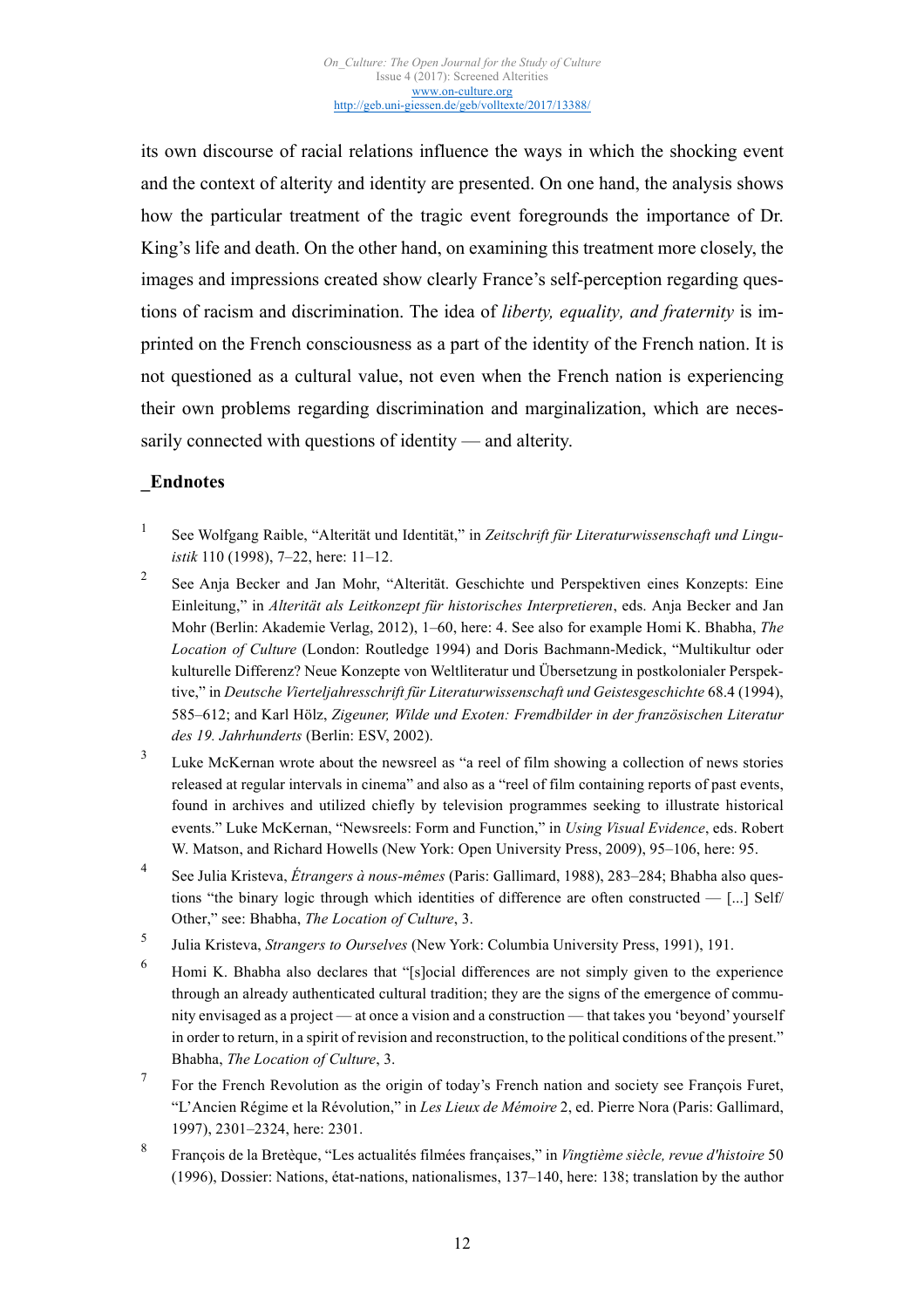of this article: "*dire beaucoup sur la société française (ou plutôt sur les groupes sociaux qui se mettent en scène dans les actualités), pour qui sait les lire.*"

- <sup>9</sup> Even if McKernan explains that "newsreels were often constructed simply in the order in which the individual filmed stories came out of the labs" (see McKernan, "Newsreels: Form and Function," 104), sometimes (particularly in later newsreels) there is a strategy, a plan behind the order of the films which can be meaningful.
- <sup>10</sup> McKernan, "Newsreels: Form and Function," 96. For example, the French newsreel analysed in the present article includes photographs and footage that were also shown in Spain (see the edition of the Spanish *NO-DO*: "April 15, 1968", accessed March 19, 2017, <http://www.rtve.es/filmoteca/ [no-do/not-1319/1487000/>, 07´:17´´](http://www.rtve.es/filmoteca/no-do/not-1319/1487000/) – 09´:54´´).
- <sup>11</sup> De la Bretèque, "Les actualités filmées françaises," 139; translation by the author of this article: "*analyse filmique proprement dite, qui s'intéresse moins au contenu, authentique ou non, des plans, qu'au discours que ceux-ci véhiculent. Car il ne faut pas oublier que les journaux filmés ont toujours eu une mission idéologique, sinon de propagande ouverte*." De la Bretèque also points out the fact that the "manipulation of images is as old as the newsreels. Arrangements as well as faked photographs are ancient methods — although, based on the technological progress, there is a multiplication of options today," see de la Bretèque, "Les actualités filmées françaises," 139; translation by the author of this article: "*La manipulation des images est aussi ancienne que le cinéma d'actualités lui-même. Le montage, les trucages, dont les possibilités ont été décuplées aujourd'hui par l'électronique, sont des pratiques anciennes*."
- <sup>12</sup> See de la Bretèque, "Les actualités filmées françaises," 139.
- <sup>13</sup> See McKernan, "Newsreels: Form and Function," 99.
- <sup>14</sup> See Les Actualités Françaises: "L'assassinat du leader noir intégrationniste, Martin Luther King," [April 9, 1968, accessed March 17, 2017, <http://www.ina.fr/video/AFE86001168/l-assassinat-du](http://www.ina.fr/video/AFE86001168/l-assassinat-du-leader-noir-integrationniste-martin-luther-king-video.html)leader-noir-integrationniste-martin-luther-king-video.html>.
- <sup>15</sup> Dr. King's death is not mentioned again in the newsreels in France in 1968, except in that which followed the one from April 9, 1968, on April 16, 1968, which started with the reporting of Dr. King's funeral. Unfortunately, it is no longer available on  $\frac{\text{http://www.ina.fr/}}{\text{www.ina.fr/}}$ .
- <sup>16</sup> For 'cultural memory' see Jan Assmann, "Communicative and Cultural Memory," in *Cultural Memory Studies. An International and Interdisciplinary Handbook*, eds. Astrid Erll and Ansgar Nünning (Berlin, New York: de Gruyter 2008), 109–118. The American federal holiday Martin Luther King Jr. Day shows the importance of Dr. King until today and country's intention to commemorate his life and work.
- <sup>17</sup> The first topic of the newsreel was, for example, a football match between France and Yugoslavia, the first leg of the quarter-final for the European championship. For this clip, see Les Actualités Françaises: "Football. Championnat d'Europe des Nations. Quart de Finale: France–Yougoslavie," [April 9, 1968, accessed February 25, 2017, <http://www.ina.fr/video/AFE86001165/football](http://www.ina.fr/video/AFE86001165/football-video.html)video.html>.
- <sup>18</sup> See Les Actualités Françaises: "L'assassinat du leader noir intégrationniste, Martin Luther King," 00´:01´´; translation by the author of this article: "*mais.*"
- <sup>19</sup> Les Actualités Françaises: "L'assassinat du leader noir intégrationniste, Martin Luther King,"  $00^{\prime}$ :03 $^{\prime\prime}$  – 00 $^{\prime}$ :09 $^{\prime\prime}$ .
- <sup>20</sup> Les Actualités Françaises: "L'assassinat du leader noir intégrationniste, Martin Luther King," 00´:13´´ – 00´:15´´; translation by the author of this article: "*est mort.*"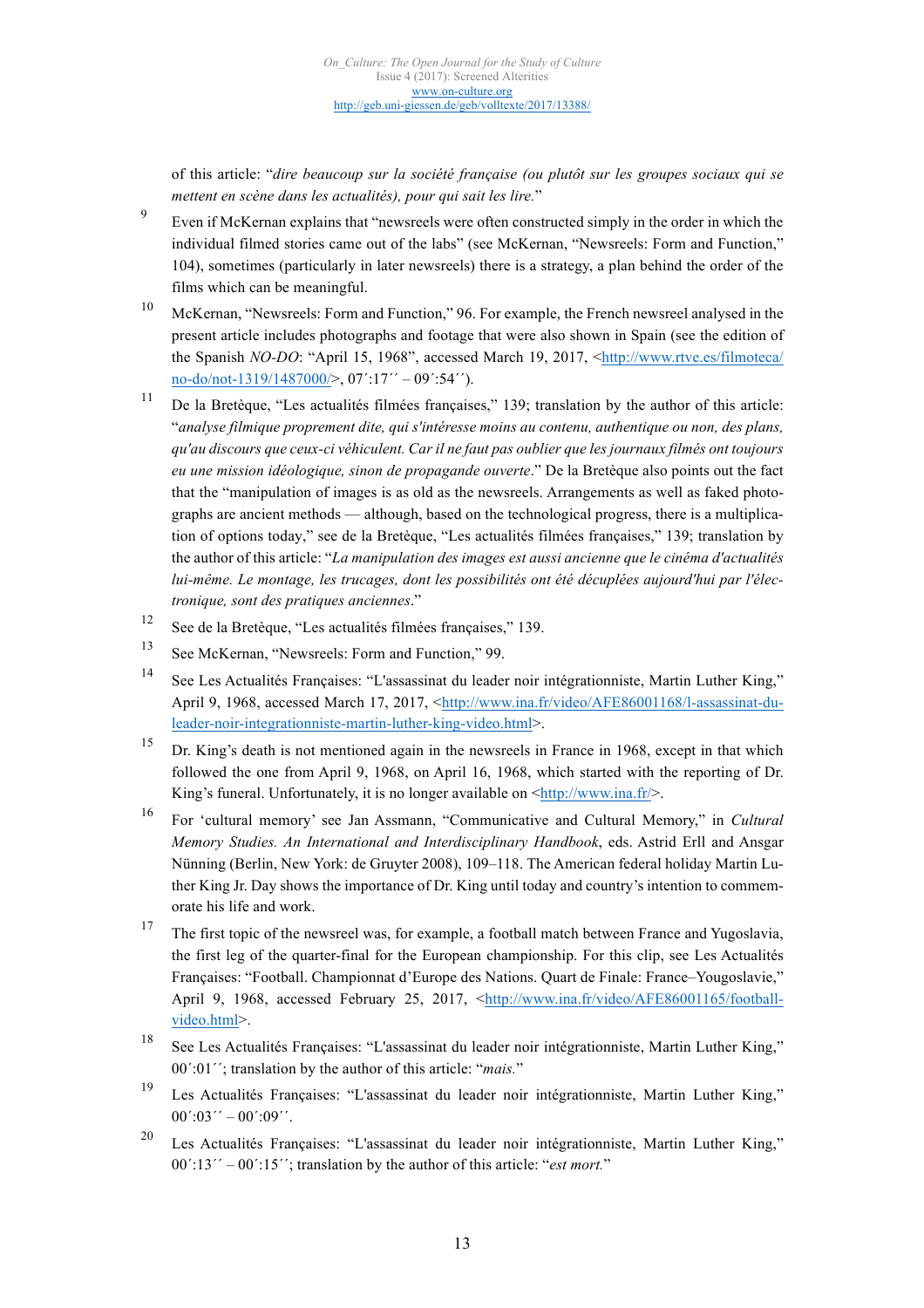- <sup>21</sup> Les Actualités Françaises: "L'assassinat du leader noir intégrationniste, Martin Luther King," 00´:16´´ – 00´:18´´; translation by the author of this article: "*ASSASSINÉ*."
- <sup>22</sup> Carson published Dr. King's life in autobiographical form (see Clayborne Carson, *The Autobiography of Martin Luther King, Jr*. [New York: Grand Central Publishing, 1998]). For an overview of Martin Luther King's role in the Civil Rights Movement, see Thomas F. Jackson, *From Civil Rights to Human Rights. Martin Luther King, Jr., and the Struggle for Economic Justice* (Philadelphia: University of Pennsylvania Press, 2007).
- <sup>23</sup> See Les Actualités Françaises: "L'assassinat du leader noir intégrationniste, Martin Luther King,"  $00'$ :18´´ – 00':51´´.
- <sup>24</sup> See Les Actualités Françaises: "L'assassinat du leader noir intégrationniste, Martin Luther King,"  $00^{\prime}$ :52 $^{\prime\prime}$  –  $00^{\prime}$ :53 $^{\prime\prime}$ .
- <sup>25</sup> See Les Actualités Françaises: "L'assassinat du leader noir intégrationniste, Martin Luther King,"  $00^{\prime}$ :54´´ –  $00^{\prime}$ :57´´.
- <sup>26</sup> Les Actualités Françaises: "L'assassinat du leader noir intégrationniste, Martin Luther King," 01´:03´´ – 01´:08´´; translation by the author of this article: "*la haine ne supprime pas la haine, seul l'amour y parviendra.*"
- <sup>27</sup> For example, after the Charlie Hebdo shooting on January 7, 2015, photographs of the Eiffel Tower combined with this quotation from Martin Luther King Jr. circulated on the Internet.
- <sup>28</sup> See Les Actualités Françaises: "L'assassinat du leader noir intégrationniste, Martin Luther King,"  $01^{\prime}:35^{\prime\prime}-01^{\prime}:44^{\prime\prime}.$
- <sup>29</sup> For the "I Have a Dream" speech and Dr. King's rhetoric, see Frederik Sunnemark, *Ring out Freedom! The Voice of Martin Luther King, Jr. and the Making of the Civil Rights Movement* (Bloomington: Indiana University Press, 2004), 72–73, 221–224.
- <sup>30</sup> See Les Actualités Françaises: "L'assassinat du leader noir intégrationniste, Martin Luther King,"  $01^{\prime}:59^{\prime\prime}-02^{\prime}:07^{\prime\prime}.$
- <sup>31</sup> The fact that the same photographs of the African American were already used at the beginning of 1968 in a similar context (the newsreel at that time was also about a flashback to America's past racism, and the idea of a categorization of African Americans, or rather, a documentation of their supposed optical properties) reveals that existing footage has been used by the newsreels in a different context (see Les Actualités Françaises: "Messe pour les hommes noirs," date of release, [accessed July 28, 2017, <http://www.ina.fr/video/AFE86001101/messe-pour-les-hommes-noirs](http://www.ina.fr/video/AFE86001101/messe-pour-les-hommes-noirs-video.html)video.html>),  $00'$ :10´´ –  $00'$ :30´´.
- <sup>32</sup> Kristeva, *Strangers to Ourselves*, 3.
- <sup>33</sup> See Les Actualités Françaises: "L'assassinat du leader noir intégrationniste, Martin Luther King,"  $01^{\prime}$ :50 $^{\prime\prime}$  –  $01^{\prime}$ :57 $^{\prime\prime}$ .
- <sup>34</sup> Les Actualités Françaises: "L'assassinat du leader noir intégrationniste, Martin Luther King," 02´:40´´; translation by the author of this article: "*La Marche sur Washington.*"
- <sup>35</sup> Les Actualités Françaises: "L'assassinat du leader noir intégrationniste, Martin Luther King," 02´:43´´; translation by the author of this article: "*une réussite spectaculaire.*"
- <sup>36</sup> See Les Actualités Françaises: "L'assassinat du leader noir intégrationniste, Martin Luther King,"  $02^{\prime}$ :64 $^{\prime\prime}$  –  $02^{\prime}$ :47 $^{\prime\prime}$ .
- <sup>37</sup> See Les Actualités Françaises: "L'assassinat du leader noir intégrationniste, Martin Luther King,"  $02'$ :48´´ – 03´:00´´.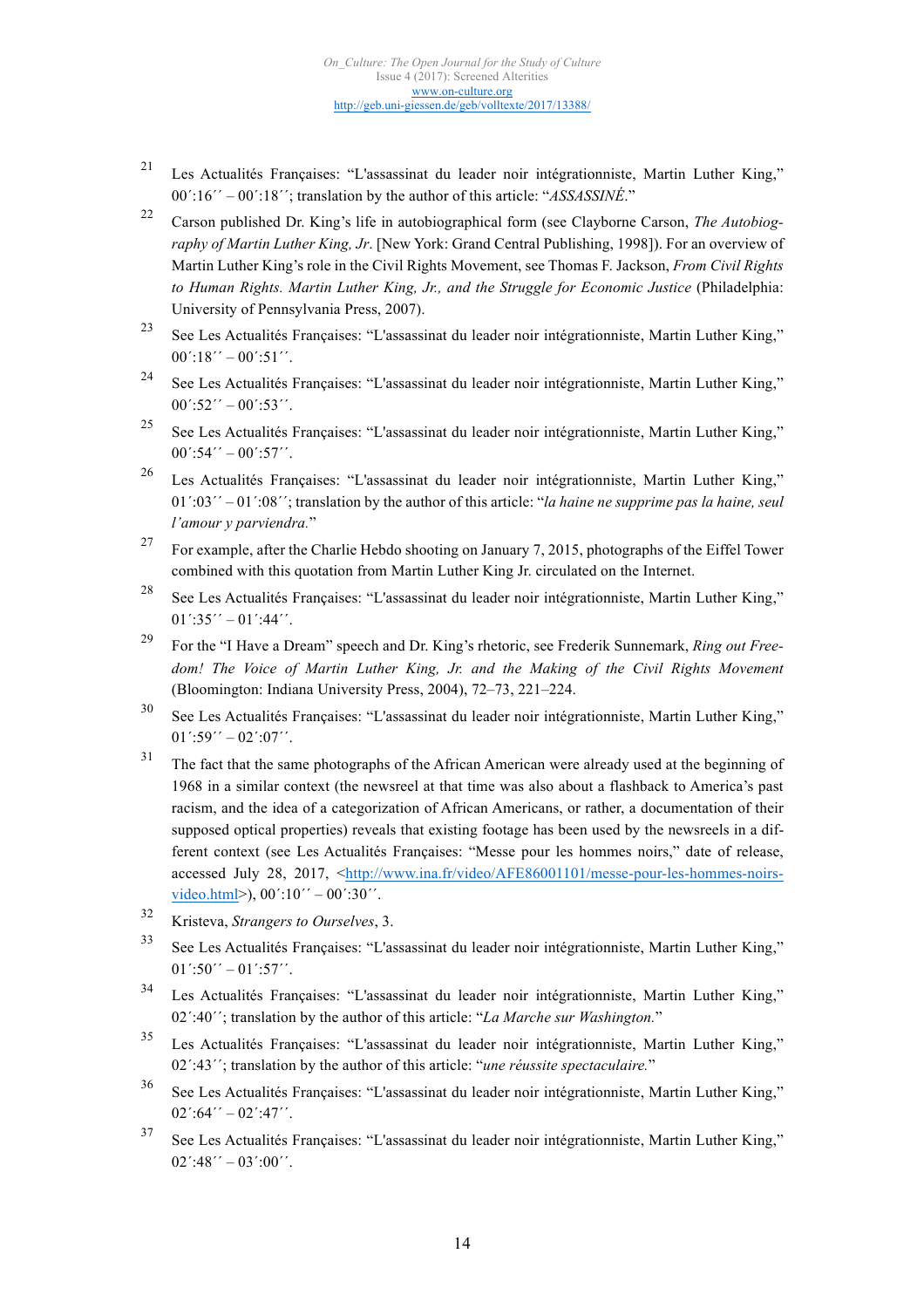- <sup>38</sup> See Les Actualités Françaises: "L'assassinat du leader noir intégrationniste, Martin Luther King,"  $03'$ : $01' - 03'$ : $12'$ .
- <sup>39</sup> See Les Actualités Françaises: "L'assassinat du leader noir intégrationniste, Martin Luther King," 03´:12´´.
- <sup>40</sup> Les Actualités Françaises: "L'assassinat du leader noir intégrationniste, Martin Luther King," 03´:23´´ – 03´:29´´; translation by the author of this article: "*Le champion de la non-violence s*'*est écroulé sur le balcon de son hôtel atteint d*'*une balle mortelle*."
- <sup>41</sup> See Les Actualités Françaises: "L'assassinat du leader noir intégrationniste, Martin Luther King,"  $03^{\prime}$ :34 $^{\prime\prime}$  –  $03^{\prime}$ :38 $^{\prime\prime}$ .
- <sup>42</sup> See Les Actualités Françaises: "L'assassinat du leader noir intégrationniste, Martin Luther King,"  $03^{\prime}$ :40<sup> $\prime\prime$ </sup> – 03<sup> $\prime$ </sup>:56<sup> $\prime\prime$ </sup>.
- <sup>43</sup> Les Actualités Françaises: "L'assassinat du leader noir intégrationniste, Martin Luther King," 03´:59´´; translation by the author of this article: "*Gandhi noir.*"
- <sup>44</sup> Les Actualités Françaises: "L'assassinat du leader noir intégrationniste, Martin Luther King," 04´:08´´ – 04´:11´´; translation by the author of this article: "*Martin Luther King avait été assassiné*."
- <sup>45</sup> See Les Actualités Françaises: "L'assassinat du leader noir intégrationniste, Martin Luther King,"  $04^{\prime}:31^{\prime\prime} - 04^{\prime}:42^{\prime\prime}.$
- <sup>46</sup> Les Actualités Françaises: "L'assassinat du leader noir intégrationniste, Martin Luther King," 04´:48´´ – 04´:55´´; translation by the author of this article: "*la haine ne supprime pas la haine, disait Martin Luther King, seul l*'*amour y parviendra*."
- <sup>47</sup> See Les Actualités Françaises: "L'assassinat du leader noir intégrationniste, Martin Luther King,"  $05^{\prime}$ :03 $^{\prime\prime}$  – 05':10''.
- <sup>48</sup> See Les Actualités Françaises: "L'assassinat du leader noir intégrationniste, Martin Luther King,"  $05'$ :10´´ – 05´:15´´.
- <sup>49</sup> See Les Actualités Françaises: "L'assassinat du leader noir intégrationniste, Martin Luther King,"  $00^{\prime}$ :03 $^{\prime\prime}$  – 00 $^{\prime}$ :09 $^{\prime\prime}$ .
- <sup>50</sup> See Les Actualités Françaises: "L'assassinat du leader noir intégrationniste, Martin Luther King;" See also Claudia Jünke: "The collective memory needs the media, because without it, the memorization and the dissemination of knowledge of the past, which creates identity, is not possible" (Claudia Jünke, *Erinnerung, Mythos, Medialität. Der spanischen Bürgerkrieg im aktuellen Roman und Spielfilm in Spanien* (Berlin: ESV, 2012), 69); translation by the author of this article: "*Das kollektive Gedächtnis [...] ist auf Medien angewiesen, ohne die die Speicherung und Verbreitung eines identitätsstiftenden Wissens über die Vergangenheit nicht möglich ist.*"
- <sup>51</sup> It is also a French *lieu de mémoire* as defined by Pierre Nora (see Mona Ozouf, "Liberté, égalité, fraternité," in *Les Lieux de Mémoire* 3, ed. Pierre Nora (Paris: Gallimard, 1997), 4353–4388).
- <sup>52</sup> For an overview of the discourse of immigration and racism in France see Gérard Noiriel, *Immigration, antisémitisme et racisme en France (XIX<sup>e</sup> -XX<sup>e</sup> siècle). Discours publics, humiliations privées* (Paris: Fayard, 2007).
- <sup>53</sup> It is clear that the history and the context of the *pieds-noirs* is quite different from the one of the African Americans (and that Algerian people are not considered as 'blacks' in France) — it is only an example for immigration and cultural — or racist — conflict in the history of France. For French racism in the context of the immigration wave after the Algerian War see Noiriel, *Immigration, antisémitisme et racisme en France*, here: 537–578. Bouamama and Tévanian explain the development of racism in France after the decolonization (see Saïd Bouamama, Pierre Tévanian, "Peut-on